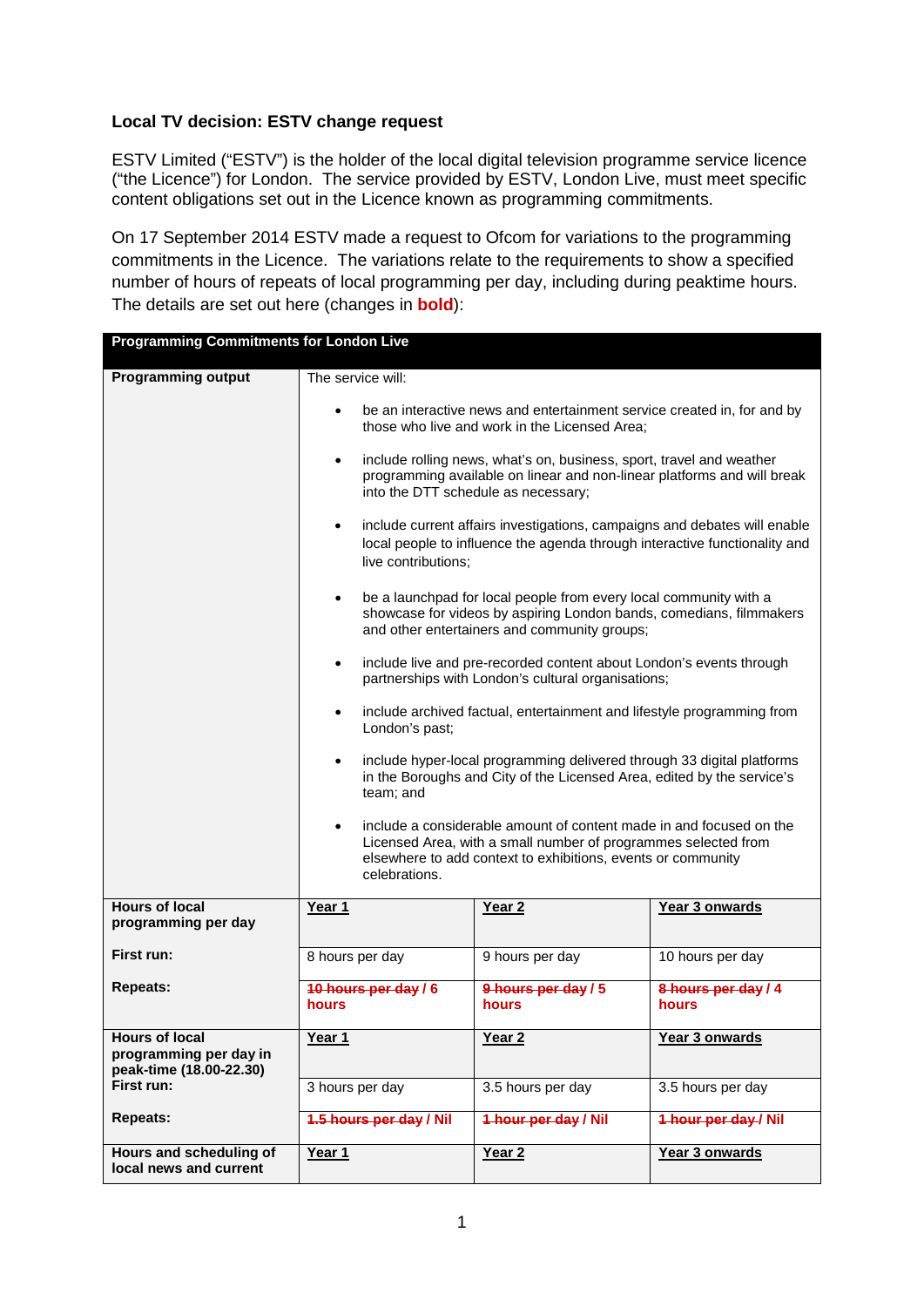| affairs programming | Mon-Sun:                   | Mon-Sun:                   | Mon-Sun:                 |
|---------------------|----------------------------|----------------------------|--------------------------|
| First run:          | 4.5 hours rolling news     | 4.5 hours rolling news     | 4.5 hours rolling news   |
|                     | per day across breakfast,  | per day across breakfast,  | across breakfast, lunch, |
|                     | lunch, early and late      | lunch, early and late      | early and late evening;  |
|                     | evening; current affairs 2 | evening; current affairs 2 | current affairs 2 x      |
|                     | x 30 mins per day.         | x 30 mins per day.         | 30 mins per day.         |
| <b>Repeats:</b>     | Mon-Sun:                   | Mon-Sun:                   | Mon-Sun:                 |
|                     | Current affairs x 30       | Current affairs x 30       | Current affairs x 30     |
|                     | minutes.                   | minutes.                   | minutes.                 |

## **Statutory framework**

Under the Broadcasting Act 1996 ("1996 Act") licences for local digital television programme services ("L-DTPS") must include such conditions as appear to Ofcom to be appropriate for securing, amongst other things, that the character of the licensed service, as proposed by the licence holder when making the application, is maintained for the duration of the licence.<sup>[1](#page-1-0)</sup> This requirement is reflected in Condition  $5(1)$  of the Licence and the programming commitments set out in the Licence. Ofcom has power to vary the conditions of a licence by notice<sup>[2](#page-1-1)</sup>.

The statutory framework provides that conditions included in an L-DTPS licence may authorise Ofcom to consent to a departure from the character of the service if four statutory grounds are met, and sets out a procedural requirement for a public consultation before Ofcom can decide to consent to a departure from the character of the service<sup>[3](#page-1-2)</sup>. These requirements only apply where the change requested is a departure from the character of the service.

## **Ofcom decision**

The Ofcom Board has delegated the discharge of certain of its functions in relation to television and radio broadcast licensing to a committee known as the Broadcast Licensing Committee ("BLC"), chaired by a member of the Ofcom Board. The BLC has responsibility for deciding on the award of, and proposals for significant variations to, L-DTPS licences.

The BLC met on 30 September 2014 to consider the variation request. It noted that the requested changes would not affect the description of the programming output set out in the programming commitments, and that the requirements relating to first-run local programming and news and current affairs programming would be unchanged. It also noted that in its request ESTV had committed not to use for teleshopping or gambling the peak-time hours which would be freed-up by removing the peak-time requirement to provide repeats of local programming.

After careful deliberation, the BLC considered that the character of the service overall would still be maintained following the requested variations, and in particular that the amount of

<sup>&</sup>lt;sup>1</sup> Section 19(3A)(c) of the 1996 Act as modified by the Local Television Programme Services Order 2012 -

<span id="page-1-1"></span><span id="page-1-0"></span> $2$  Section 4(4) of the 1996 Act.

<span id="page-1-2"></span><sup>&</sup>lt;sup>3</sup> Section 19 of the 1996 Act as modified by the Local Television Programme Services Order 2012.